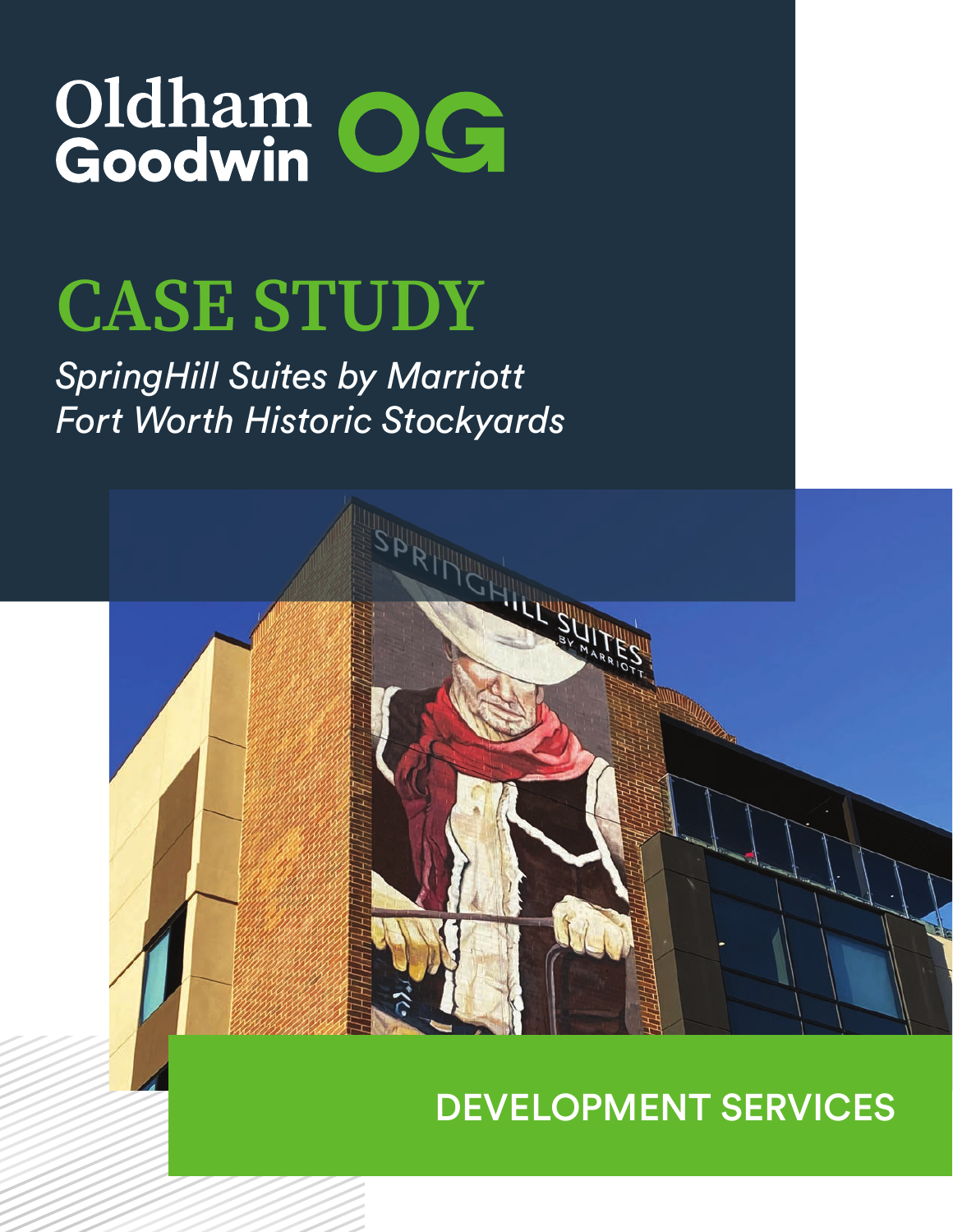#### Redevelopment and revitalization in a historic destination

The Fort Worth Stockyards National Historic District embodies the heritage of Texas's livestock industry. Developed in its totality by Oldham Goodwin in 2019, the 170-room SpringHill Suites by Marriott Fort Worth Historic Stockyards, which replaces a Well Fargo bank, honors that history by celebrating traditional elements of the old building and the surrounding area.

The hotel features 12,000 square feet of function space and a rooftop restaurant/bar, Ático, from celebrity chef Tim Love, known for his urban western cuisine.

Due to the hotel size and location, the project was well received and much needed in the Fort Worth Historic Stockyards District. Once the hotel opened, the guests loved the completely custom public space finishes and western décor.

Once in the guestroom, they felt as if they were in a SpringHill Suites by Marriott guestroom, with several upgraded amenities.

The anticipation, especially in the Stockyards, was extremely high, as Oldham Goodwin partnered with several businesses to bring the true Stockyards feel to the SpringHill Suites.

The hotel is currently a top destination, as designated by Visit Fort Worth, for groups and meetings under 150 guests.



THE FORT WORTH NATIONAL HISTORIC DISTRICT IS PROUD TO HONOR ITS DEEPLY ROOTED HISTORY IN TEXAS



*100% Oldham Goodwin developed and custom matched to locale 2019 Developed and opened 170 guest rooms 11,807 sqft of Event Space*